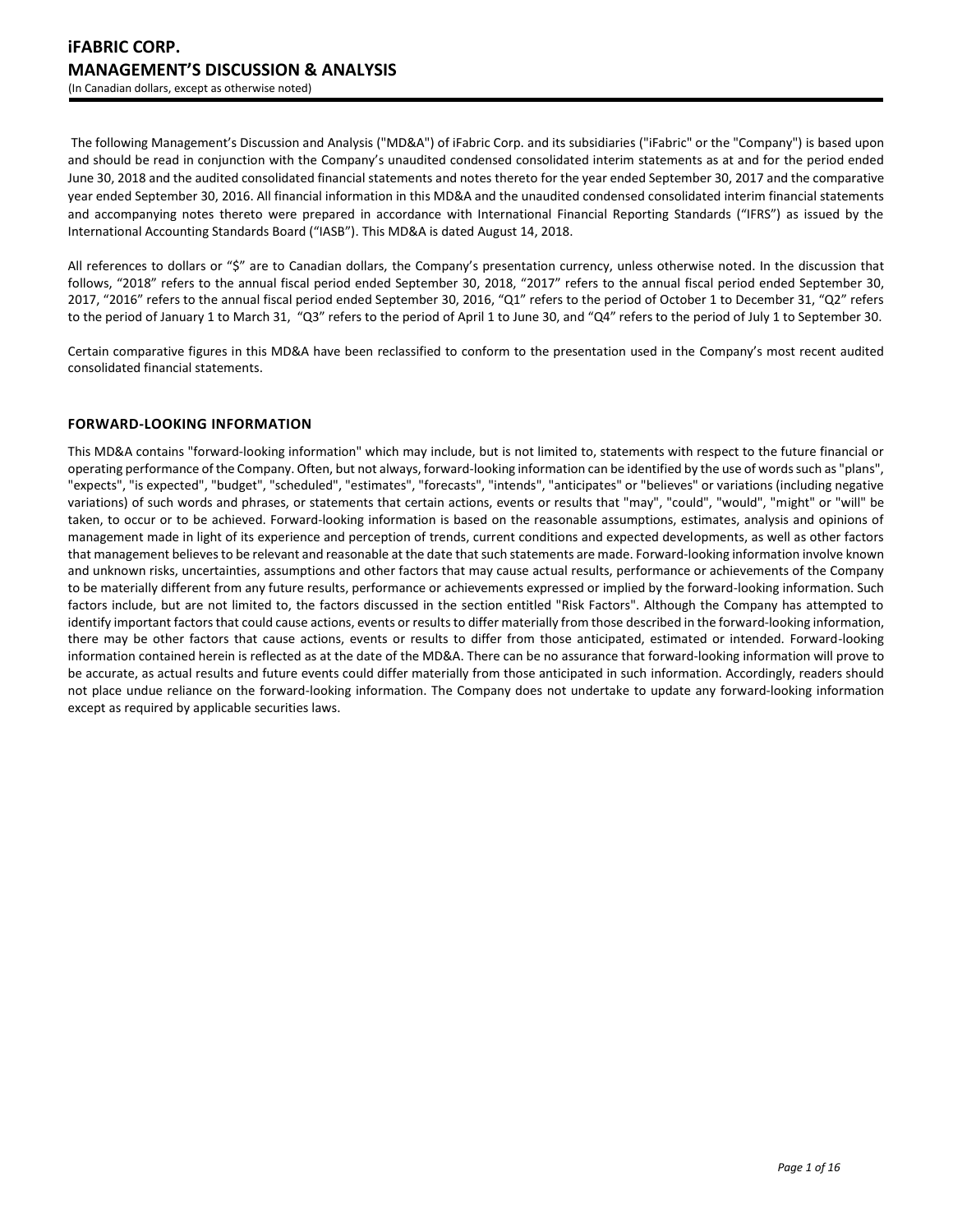### **BUSINESS OVERVIEW**

### **General**

iFabric is a Canadian public company, incorporated under the Alberta Business Corporations Act and is domiciled in Canada. The Company is listed on the Toronto Stock Exchange ("TSX") under the trading symbol "IFA". The head office is located at 525 Denison Street, Unit 1, Markham, Ontario, Canada.

The Company's business activities are divided into three reportable operating segments, which offer different products and services, and are managed separately because they require different marketing strategies and resource allocations. The following summarizes the operations of each segment:

- Intimate Apparel: Includes the design and distribution of women's intimate apparel, sleepwear and accessories.
- Intelligent Fabrics: Includes the development and distribution of innovative products and treatments that are suitable for application to textiles, plastics, liquids, and hard surfaces as well as finished performance apparel which integrate one or more such treatments. These products are designed to provide added benefits to the user.
- Other: Includes leasing of property to group companies, related parties and third parties.

### **NATURE OF OPERATIONS**

#### **Intimate Apparel**

The Intimate Apparel Division currently operates under the trade name Coconut Grove Intimates. Its business comprises the design, purchasing, and distribution of intimate apparel and, in particular, a range of specialty bras including the Division's patented backless, strapless underwire bra. The Division also distributes a range of apparel accessories as well as sleepwear.

The Division utilizes contract warehouse facilities located in Los Angeles, California and Manchester, England in order to service its key U.S. and European markets and, Company-owned premises located in Markham, Ontario house the bulk of the Division's workforce which comprises, management, designers, administrative, product sourcing and logistical staff. The Markham premises also includes warehouse space which serves as the distribution center for the Canadian market.

All product design is handled by the Markham design team and, currently over 95% of the Division's inventory production is outsourced to factories in China.

In the past several years, the Company has positioned the Division's product strategy by way of leveraging a key license agreement in order to sell products under various Maidenform® brands. The Maidenform® brand was founded in 1922 and during its 94-year history has grown to become one of the most recognizable and respected brands in the intimate apparel industry. In addition, the Division develops and supplies products for sale under the private label brands of certain major retailers as well as the Company's own brand.

Products are sold internationally to the Division's customer base, which includes a number of major retailers as well as specialty boutiques.

### **Intelligent Fabrics**

The Intelligent Fabrics currently enjoys exclusive worldwide distribution rights in respect of a number of proprietary chemical formulations that can be applied textiles in order to kill bacteria, repel insects, absorb odours, repel and wick moisture, block ultraviolet light and help encourage a healthy skin environment, amongst others. Management anticipates that the Intelligent Fabrics Division will be the main driving force of the Company's future growth and expansion. The Intelligent Fabrics Division operates under the name Intelligent Fabric Technologies (North America) Inc. ("IFTNA").

The business of the Intelligent Fabrics Division includes the development, testing and distribution of chemicals suitable for application to textiles as well as finished performance apparel which integrate one or more chemical enhancements, in order to achieve the performance characteristics demanded by the customer. The current focus is on technologies that improve the safety and well-being of the wearer. The Division's current product offerings include Protx2® (anti-microbial and anti-viral formulations) Enguard® (insect repellant technology), Dreamskin® (skin polymer), UVtx (ultraviolet light blocker), FreshTx (odour-absorbing technology), RepelTX (durable water repellant) and DryTx (moisture-wicking technology). The Company anticipates that several new products will be added to its pipeline in the future.

The Division has two key supply centers in Asia (namely China and Taiwan) which service the Asian market. This market represents the main production region for manufactured textiles supplied to North America and internationally and is the Company's main market area for the distribution of intelligent textile technologies. Technical support specialists in Asia provide guidance and support to customers regarding the integration of the Company's chemical formulations in their products. The Division also leverages the Company's textile expertise in order to supply finished products or fabrics treated with one or more of the Division's market leading formulations.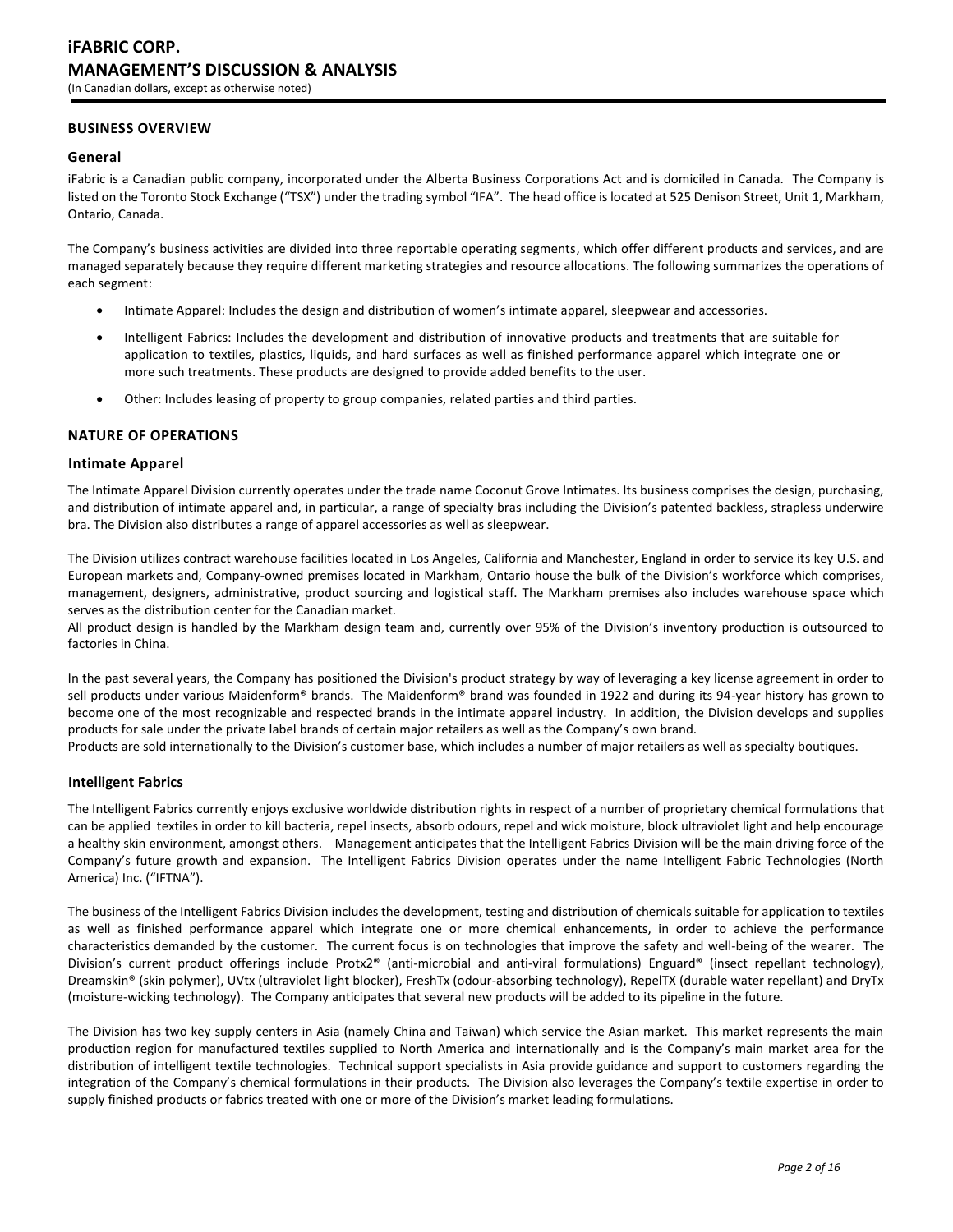The following describes the functionality of the Division's current chemical portfolio:

#### *Protx2*® *Anti-Microbial Technologies*

Protx2*®* formulations impart anti-microbial and/or anti-viral powers to fibers, plastic, paint and paper treated with these formulations. Numerous laboratory tests have shown that treated products inhibit the growth of a wide variety of infectious agents associated with Healthcare-Associated Infections ("HAI"), including MRSA, C-Difficile, VRE, and H1N1, and by their application may assist in preventing the spread of such infections.

The Company is currently targeting two key markets with regard to the distribution of Protx2®:

#### a) Sports apparel, outerwear and footwear

There is an increasing trend amongst major sports apparel, outerwear and footwear manufacturers to offer technologically-enhanced products. With the ability of Protx2® to combat odor causing bacteria, the Company is able to provide manufacturers with the ability to produce apparel and footwear that stays fresher longer without the need for repeated washing or cleaning. Innovative application methodology developed by the Company over a number of years allows for Protx2® to be integrated into almost any fabric as well as all the components of footwear including foam, rubber, and plastics. With its current Environmental Protection Agency ("EPA") and European regulatory registrations, the Company can distribute Protx2® for use in all sportswear and footwear for distribution in the U.S. market as well as most international markets.

#### b) Medical

Protx2® formulations impart anti-microbial and/or anti-viral powers to fibers, plastic, paint and paper treated with these formulations and is suitable for application to many areas of a hospital environment, including, scrubs, bedding, curtaining, carpeting, walls, air filters and numerous plastic components amongst others.

The Protx2® range of products is dedicated to combating hospital acquired bacterial infections, including MRSA, Clostridium Difficile, VRE, Klebsiella Pneumonia, and by their application may greatly assist in reducing such infections. In addition, Protx2® is also a strong antiviral agent effective against, Norovirus and H1N1.

#### *Dreamskin*®

Fabrics treated with the Dreamskin® polymer are designed to encourage a healthy skin environment because of its ability to control both moisture and friction. Dreamskin® is effective during both summer and winter months as both high and low moisture environments are known causes of discomfort and irritation.

By providing a surface that is free from skin irritants such as laundry detergent residue and dust, Dreamskin® treated fabrics provide for a luxurious wearing experience without irritation or dryness.

In particular, athletic apparel has two key areas that can cause skin irritation, namely friction and excessive moisture. Dreamskin® targets both of these to help prevent irritation during sporting activities.

A further targeted market for Dreamskin® is as a device to aid sufferers of eczema, psoriasis and other types of irritating skin disorders. The friction caused by clothing is currently a major source of irritation for sufferers of such disorders and the ability of Dreamskin® to substantially reduce the amount of friction serves as a useful tool to alleviate irritation.

### *Enguard*® *Insect Repellent Fabric*

Applying Enguard® to fabrics results in a highly effective and durable insect repellent. A major strength of Enguard® is that it is safe for children. Testing carried out by the London School of Hygiene and Tropical Medicine show Enguard® to have repelling power comparable to highconcentration DEET and significantly greater than any other natural insect repellents.

#### UVtx™

Textiles infused with UVtx™ provides apparel with a built in ultraviolet ("UV") light blocker. The UVtx™ formulation contains both UV reflecting and UV absorption elements, giving apparel treated with UVtx™ the ultraviolet protection factor ("UPF") strength of up to UPF 60. This allows the wearer of UVtx™ treated apparel to enjoy permanent sun protection without the need to apply sprays or lotions to the area covered by the garment. Testing has shown that UVtx<sup>™</sup> treated textiles never lose efficacy.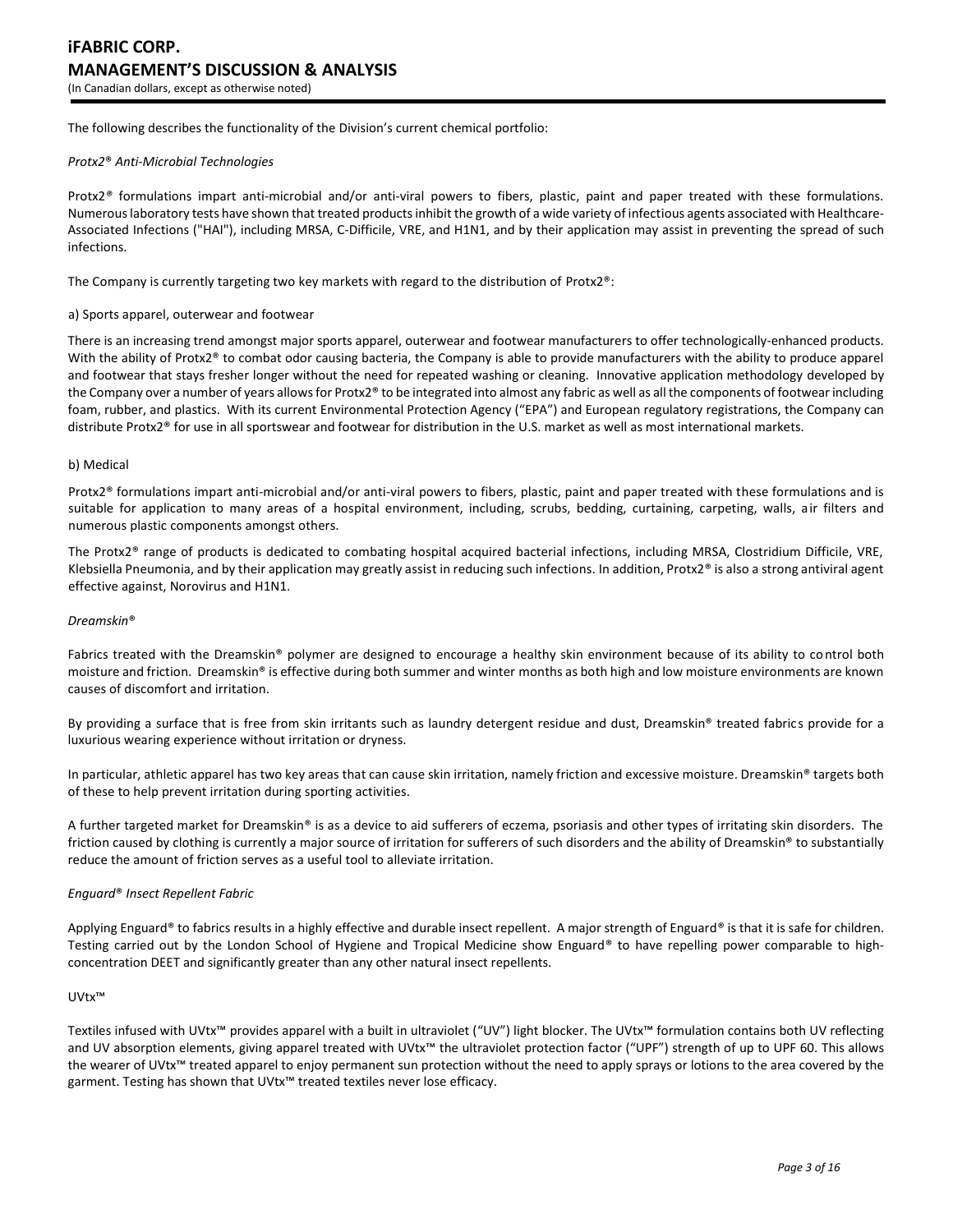### FreshTx™

FreshTx™ is a state of the art odour-absorbing technology, which is easily infused into textile products. FreshTx™ offers permanent protection against odours without the need to use sprays or perfumes. FreshTx™ uses naturally-occurring elements for effective results that are non-toxic and safe. Extremely durable, once applied, the properties of FreshTx™ are renewed with each wash, and is effective even when wet.

DryTx™

DryTx™ moisture wicking technology provides treated apparel with the ability to quickly draw moisture away from the skin and disperse perspiration across the fabric surface for faster evaporation.

The main attributes of DryTx™ are its abilities to:

- Wick moisture away from the skin;
- Provide for garments that will not feel heavy or damp even during periods of high exertion by the wearer;
- Provide for garments that create less skin chafe compared to wet fabrics;
- Provide for garments that dry quicker, thereby assisting the wearer in maintaining a more even body temperature;
- Allow for fabrics to retain their natural softness.

An additional significant attribute of DryTx<sup>™</sup> is its ability to be integrated into apparel in combination with the Division's other product offerings, resulting in unique garments that provide superior performance characteristics for athletic apparel.

### RepelTX™

RepelTX™ is an environmentally friendly coating that is resistant to moisture. The RepelTX™ coating can be used on various surfaces including electronics and fabrics, which are then protected against moisture absorption.

RepelTX™ offers the next generation in water repellency performance. RepelTX modifies fabric at the molecular level by permanently attaching hydrophobic 'hairs' to individual fibers that lift liquids, causing them to bead and roll right off the fabric surface. It features a hydrocarbon polymer which is both more ecologically friendly and economically smart compared to competing technologies. The result is a market leading performance, liquid repellency that is breathable, durable and fast drying.

A substantial body of testing carried out by the Company have shown that RepelTX™ and Protx2® work extremely well in conjunction with each other. Particularly in health care environments, the combination of water repellency and an antimicrobial allows for garments that repel liquids (for example, blood) and at the same time can kill bacteria. These combined attributes are optimal for the healthcare industry. The additional benefit to iFabric is the increased revenue from every sale involving a multiple of chemicals.

### **RECENT DEVELOPMENTS**

### **Intimate Apparel**

On April 24, 2018 the Company announced the renewal of its Maidenform® license agreement which has been extended to December 31, 2020. The renewal of this agreement is key for the Apparel Division as over 80% of products sold by the Division are distributed under various Maidenform® brands. Whilst the Division retained an exclusive license in respect of its core bra and accessory offerings, at the Company's request, the sleepwear component of the license was converted from an exclusive license to a non-exclusive license. The main effect of a nonexclusive sleepwear licence is the avoidance of the requirement to pay minimum royalties on sleepwear sales whilst still retaining the right to produce sleepwear for select customers should the Company so decide.

Due to the entry of a number of additional large manufacturers in the sleepwear market, there is currently substantial downward pressure on wholesale sleepwear prices and margins. Accordingly, the Company envisages that the bulk of its sleepwear offerings will be phased out over the next six to twelve months. Instead the Company is investing additional resources into product development in is core specialty bra and accessories business, which has historically underpinned the revenues and profitability of the Company's Apparel Division.

The first of these products, a highly innovative breast lift offering, has a patent pending and it is the Company's intention to apply for additional patents in respect of a number of equally innovative solution bras currently under development. The breast lift product is currently in the test marketing phase with a major retailer ahead of the official market launch scheduled for spring 2019.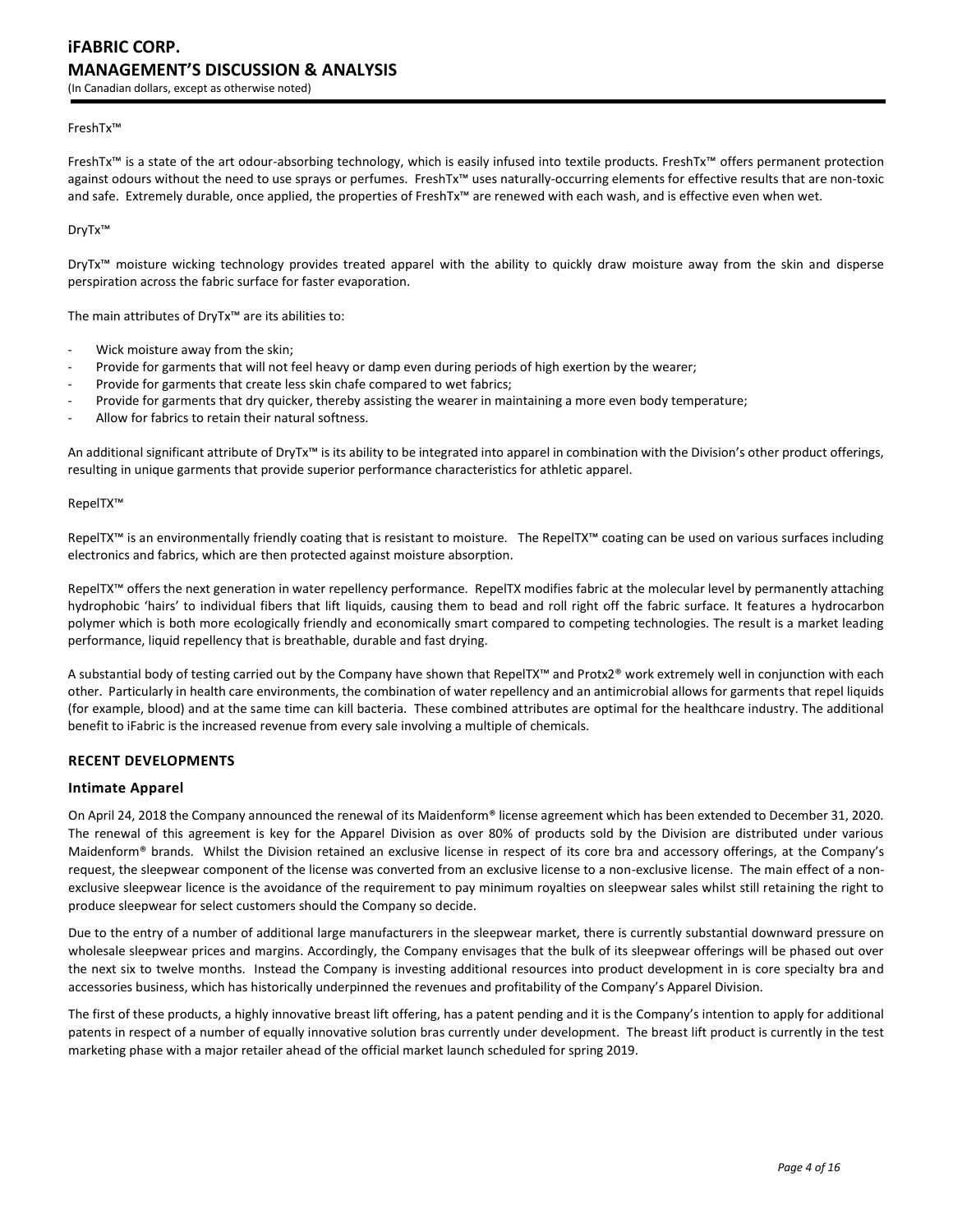### **Intelligent Fabrics**

During the current quarter the Intelligent Fabrics Division completed development on a range of performance apparel that integrate combinations of the Divisions chemical enhancements.

The first finished product performance apparel program for a major Canadian retailer commenced shipping at the end of the current quarter (Q3 2018). The retailer in question has committed to a number of additional programs and commitments in respect of yet further programs are anticipated. As at the date of this MDA, negotiations were also in process with three major US retailers.

The potential revenue levels in respect of these programs will ultimately depend on consumer acceptance. However, early sell through numbers in respect of the initial program reflect demand in excess of initial expectations.

The major benefit to the Division of supplying finished performance products to customers as opposed to purely the chemical formulations, is the far higher dollar value per sale that can be realized as a result.

### **SELECTED ANNUAL INFORMATION**

The following table sets forth selected annual consolidated statement of earnings (loss) information and balance sheet data for each of the last five fiscal years.

| For the year ended and as at September 30,              | 2017                     | 2016       | 2015       | 2014       | 2013       |
|---------------------------------------------------------|--------------------------|------------|------------|------------|------------|
| <b>Income Statement Data</b>                            |                          |            |            |            |            |
| Revenue                                                 | 18,856,477               | 13,570,365 | 13,074,848 | 13,021,482 | 8,165,983  |
| Net earnings (loss) attributable to common shareholders | 1,597,070                | (373, 977) | (109, 837) | 542,214    | (144, 556) |
| Net earnings (loss) per common share                    |                          |            |            |            |            |
| Basic                                                   | 0.061                    | (0.014)    | (0.004)    | 0.021      | (0.006)    |
| Diluted                                                 | 0.059                    | (0.014)    | (0.004)    | 0.020      | (0.006)    |
|                                                         |                          |            |            |            |            |
| <b>Balance Sheet Data</b>                               |                          |            |            |            |            |
| Total assets                                            | 14,724,528               | 12,296,093 | 11,928,359 | 11,559,443 | 9,154,711  |
| Total non-current financial liabilities                 | 586,544                  | 1,893,809  | 1,408,893  | 1,952,287  | 2,084,741  |
| Cash dividends declared                                 | $\overline{\phantom{a}}$ |            |            |            |            |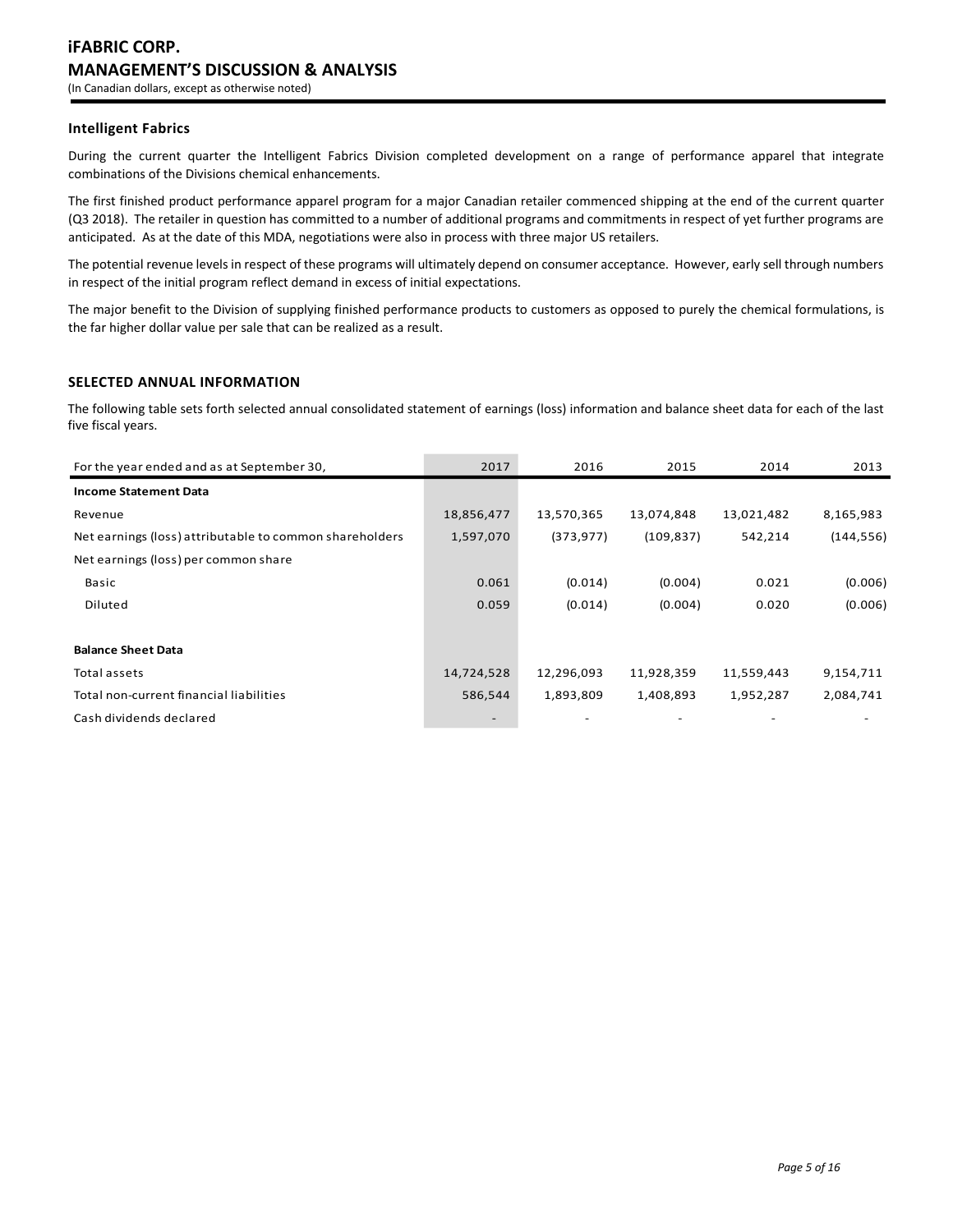## **RESULTS OF OPERATIONS – THREE AND NINE MONTHS ENDED JUNE 30, 2018 AND 2017**

The following table sets forth the Company's unaudited condensed consolidated statements of earnings (loss) and comprehensive earnings (loss) for the three and nine months ended June 30, 2018 and 2017:

|                                                      |            | Three months |            | Nine months |  |
|------------------------------------------------------|------------|--------------|------------|-------------|--|
| For the period ended June 30,                        | 2018       | 2017         | 2018       | 2017        |  |
| <b>REVENUE</b>                                       | 3,291,659  | 4,888,400    | 12,629,679 | 12,245,711  |  |
| <b>COST OF SALES</b>                                 | 1,754,938  | 2,438,651    | 6,408,851  | 6,565,961   |  |
| <b>GROSS PROFIT</b>                                  | 1,536,720  | 2,449,749    | 6,220,828  | 5,679,750   |  |
| <b>EXPENSES</b>                                      |            |              |            |             |  |
| Selling, general and administrative costs            | 1,357,231  | 1,375,547    | 3,998,244  | 3,921,784   |  |
| Interest on operating line                           |            | 7,998        | 9,395      | 26,049      |  |
| Interest on long-term debt                           | 8,347      | 14,881       | 40,525     | 56,732      |  |
| Amortization of property, plant and equipment        | 18,085     | 10,690       | 51,182     | 38,751      |  |
| Amortization of deferred development costs           | 39,081     | 40,366       | 119,812    | 121,097     |  |
|                                                      | 1,422,744  | 1,449,482    | 4,219,159  | 4,164,413   |  |
| <b>EARNINGS (LOSS) FROM OPERATIONS</b>               | 113,976    | 1,000,267    | 2,001,669  | 1,515,337   |  |
| <b>OTHER EXPENSES (INCOME)</b>                       |            |              |            |             |  |
| Share-based compensation                             | 38,875     | 369,359      | 128,852    | 401,919     |  |
| Loss (gain) on foreign exchange                      | 63,867     | 118,867      | (27, 895)  | 105,917     |  |
|                                                      | 102,742    | 488,226      | 100,957    | 507,836     |  |
| <b>EARNINGS (LOSS) BEFORE INCOME TAXES</b>           | 11,235     | 512,041      | 1,900,713  | 1,007,501   |  |
| PROVISION FOR (RECOVERY OF) INCOME TAXES             |            |              |            |             |  |
| Current                                              | 219,735    | 220,287      | 640,397    | 316,075     |  |
| Deferred                                             | (36, 800)  | 22,600       | 111,000    | 61,600      |  |
|                                                      | 182,935    | 242,887      | 751,397    | 377,675     |  |
| <b>NET EARNINGS (LOSS)</b>                           | (171, 701) | 269,154      | 1,149,315  | 629,826     |  |
| NET EARNINGS (LOSS) ATTRIBUTABLE TO:                 |            |              |            |             |  |
| iFabric Corp. shareholders                           | (175, 707) | 264,213      | 1,145,849  | 627,159     |  |
| Non-controlling interest                             | 4,007      | 4,941        | 3,466      | 2,667       |  |
|                                                      | (171, 701) | 269,154      | 1,149,315  | 629,826     |  |
| OTHER COMPREHENSIVE EARNINGS (LOSS)                  |            |              |            |             |  |
| Unrealized gain on translation of foreign operations | 126,748    |              | 305,309    |             |  |
| <b>TOTAL COMPREHENSIVE EARNINGS (LOSS)</b>           | (44, 953)  | 269,154      | 1,454,624  | 629,826     |  |
|                                                      |            |              |            |             |  |
| <b>EARNINGS (LOSS) PER SHARE</b>                     |            |              |            |             |  |
| Basic                                                | (0.007)    | 0.010        | 0.044      | 0.024       |  |
| Diluted                                              | (0.006)    | 0.010        | 0.042      | 0.023       |  |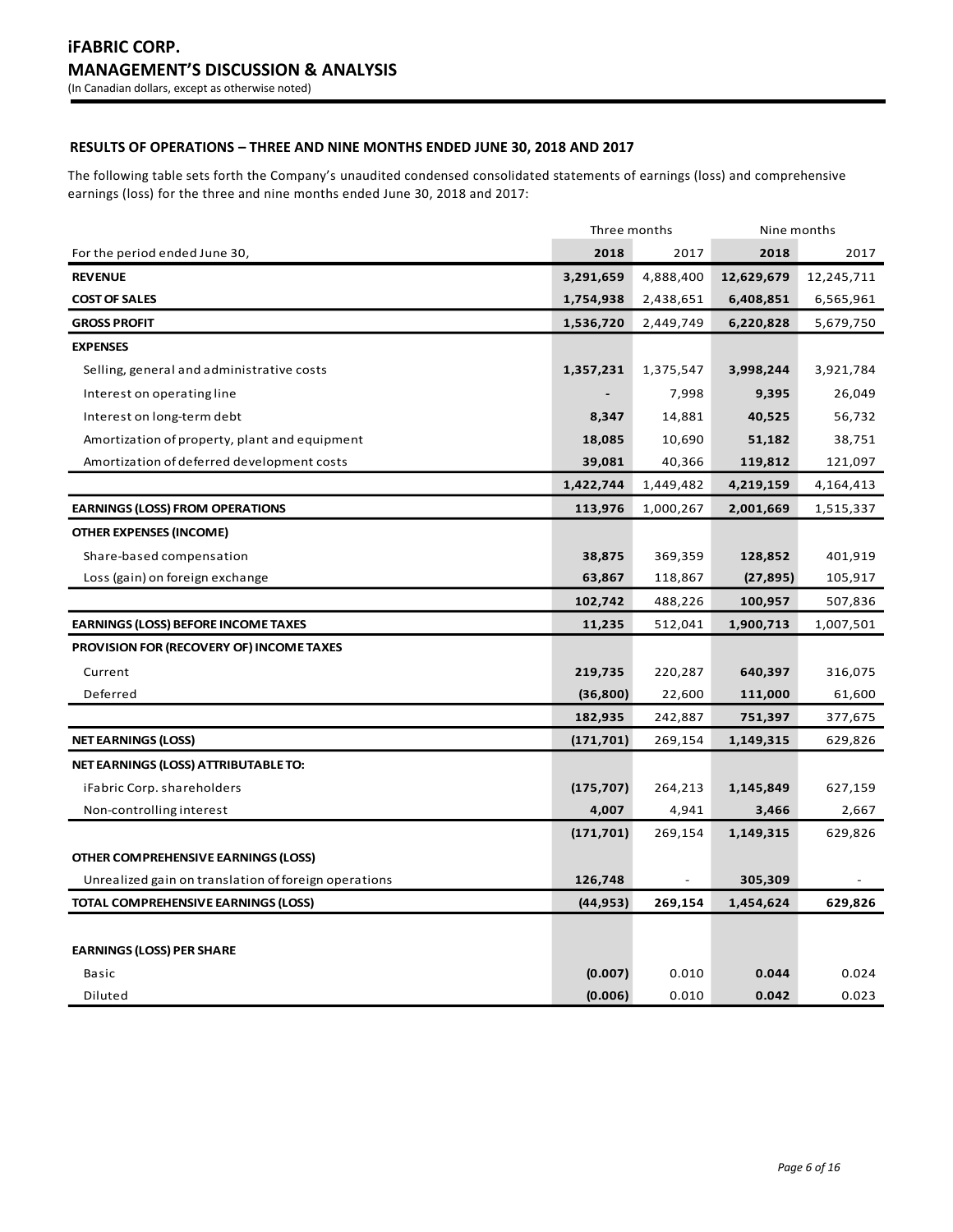# **iFABRIC CORP. MANAGEMENT'S DISCUSSION & ANALYSIS**

(In Canadian dollars, except as otherwise noted)

### **SELECTED OPERATING SEGMENT DATA**

|                                     |           |                |          | Corporate                |              |
|-------------------------------------|-----------|----------------|----------|--------------------------|--------------|
|                                     | Intimate  | Intelligent    | Other    | Items and                |              |
| Nine months ended June 30, 2018     | Apparel   | <b>Fabrics</b> | Segments | Eliminations             | Consolidated |
| Revenue                             |           |                |          |                          |              |
| Third party                         | 9,462,215 | 3,090,664      | 76,800   | $\overline{\phantom{a}}$ | 12,629,679   |
| Inter-segment                       | 3,600     | 78,616         | 123,298  | (205, 514)               |              |
| <b>Total Revenue</b>                | 9,465,815 | 3,169,280      | 200,098  | (205, 514)               | 12,629,679   |
| Earnings (loss) before income taxes | 1,474,349 | 499,250        | 14,900   | (87, 786)                | 1,900,713    |

| Nine months ended June 30, 2017     | Intimate<br>Apparel | Intelligent<br><b>Fabrics</b> | Other<br>Segments | Corporate<br>Items and<br>Eliminations | Consolidated |
|-------------------------------------|---------------------|-------------------------------|-------------------|----------------------------------------|--------------|
| Revenue                             |                     |                               |                   |                                        |              |
| Third party                         | 8,304,410           | 3,875,751                     | 65,550            | $\overline{\phantom{a}}$               | 12,245,711   |
| Inter-segment                       |                     | 122,168                       | 136,597           | (258, 765)                             | ۰            |
| <b>Total Revenue</b>                | 8,304,410           | 3,997,919                     | 202.147           | (258, 765)                             | 12,245,711   |
| Earnings (loss) before income taxes | 1,129,163           | 270,178                       | 6,670             | (398,510)                              | 1,007,501    |

### **Revenue by geographic regions**

| Nine months ended June 30, | 2018       | 2017       |
|----------------------------|------------|------------|
| External sales revenue     |            |            |
| Canada                     | 868,773    | 814,047    |
| <b>United States</b>       | 8,250,647  | 7,069,826  |
| United Kingdom             | 665,550    | 712,107    |
| Southeast Asia and other   | 2,844,710  | 3,649,731  |
| Total                      | 12,629,679 | 12,245,711 |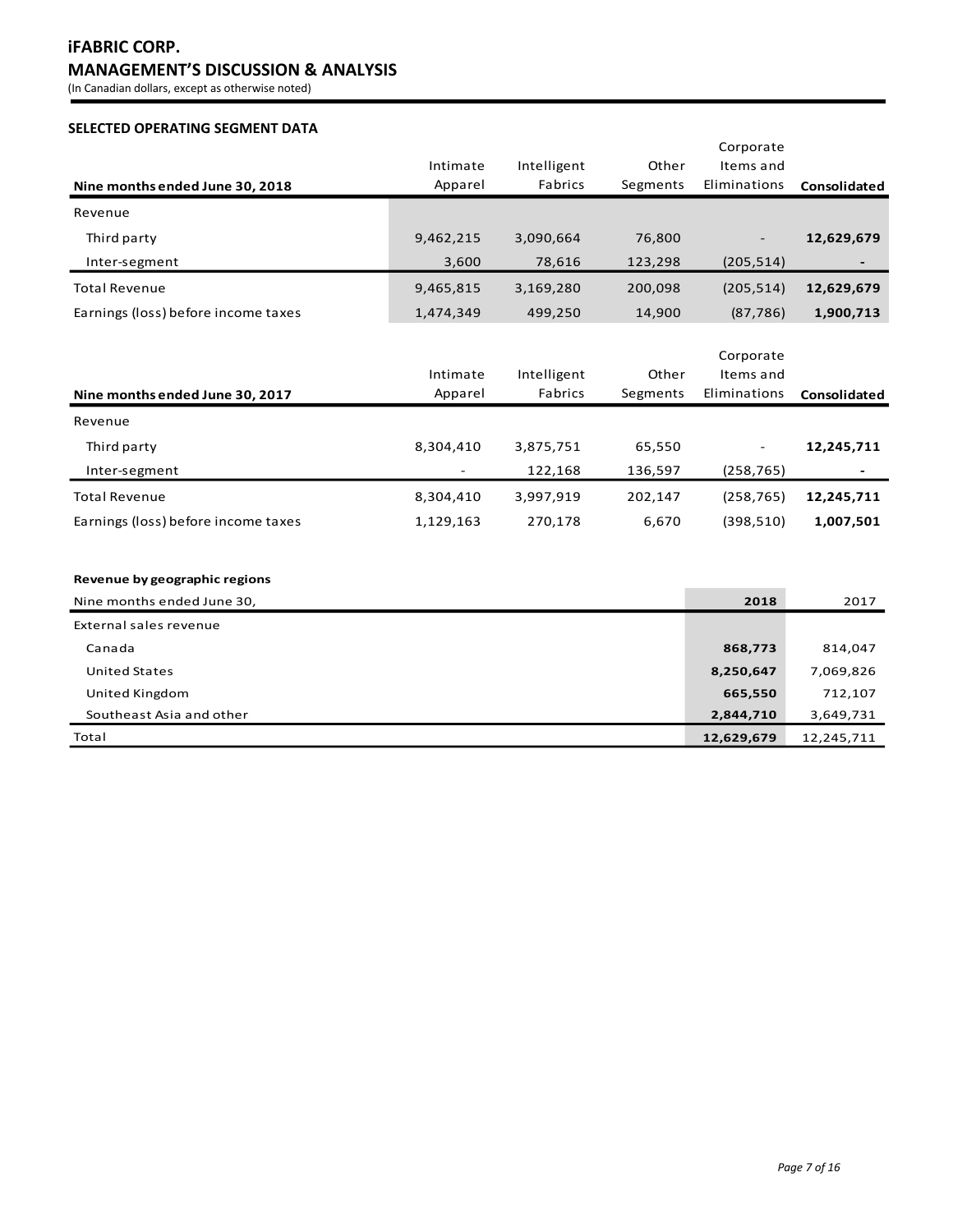### **Q3 2018 FINANCIAL HIGHLIGHTS**

|                                     | 2018       | 2017       |
|-------------------------------------|------------|------------|
|                                     |            |            |
| Revenue                             | 3,291,659  | 4,888,400  |
| Earnings (loss) from operations     | 113,976    | 1,000,267  |
| Share based compensation            | (38, 875)  | (369, 359) |
| Adjusted EBITDA *(Note)             | 115,623    | 955,335    |
| Net earnings (loss) before tax      | 11,235     | 512,041    |
| Net earnings (loss) after tax       |            |            |
| attributable to shareholders        | (175, 707) | 264,213    |
| Other comprehensive earnings (loss) | 126,748    |            |
| Total comprehensive earnings (loss) | (44, 953)  | 269,154    |
| Net earnings (loss) per share       |            |            |
| Basic                               | (0.007)    | 0.010      |
| Diluted                             | (0.006)    | 0.010      |
|                                     |            |            |

*\*Note: Adjusted EBITDA represents earnings before interest, taxes, depreciation, amortization and share based compensation*

### **DISCUSSION OF THE RESULTS OF OPERATIONS – THREE MONTHS ENDED JUNE 30, 2018 AND 2017**

### **Revenue**

Revenue decreased to \$3,291,659 in Q3 2018 compared to \$4,888,400 in Q3 2017 representing a decrease of \$1,596,741. With respect to reportable operating segments of the Company, revenue decreased by 25% or \$879,077 in its Intimate Apparel segment and revenue decreased by 53% or \$728,915 in its Intelligent Fabrics segment. Geographically, revenues increased in Canada, while revenue decreased the US, and UK, Southeast Asia and other markets during Q3 2018 versus Q3 2017.

Overall, revenue decreased 33% during Q3 2018 in comparison to Q3 2017. The decrease in Intimate Apparel operating segment revenue in 2018 versus 2017 was mainly as a result of the phase out sleepwear sales ahead of the Company's strategic initiative to focus future product development into its core specialty bra and accessories business. The lower revenues in the Intelligent Fabrics segment during the third quarter of 2018 compared to 2017, was caused by a major customer moving a substantial amount of its production from one of its major mill's in Asia to an alternate set of mills in Asia. This resulted in a delay in shipping chemicals due to the time required to train and certify the new mills in the integration of the Company's products into their production. Accordingly, chemical deliveries that were scheduled for this customer in Q2 and Q3 2018 are now anticipated to take place in Q4 2018.

### **Gross profit**

Gross profit as a percentage of revenue was 47% in Q3 2018, compared to 50% in Q3 2017. The decrease in margins was mostly the result of the clearance of end of season sleepwear products at lower margins in Q3 2018 compared to Q3 2017. Gross profit in dollars were \$1,536,720 in Q3 2018 compared to \$2,449,749 in Q3 2017 representing a decrease of \$913,029 or 37%.

### **Selling, general and administrative costs.**

Selling, general and administrative costs were virtually unchanged at \$1,357,231 in Q3 2018 compared to \$1,375,547 in Q3 2017.

### **Interest Expense**

Interest expense in Q3 2018 was \$8,347 compared to \$22,879 in Q3 2017. The reduction in interest expense was the result of the repayment of the Company's bank operating line as well as an accelerated repayment on the Company's demand term-loan by an amount of \$250,000 in the previous quarter. In addition, the Company's demand term-loan carried a lower interest rate in Q3 2018 compared to Q3 2017.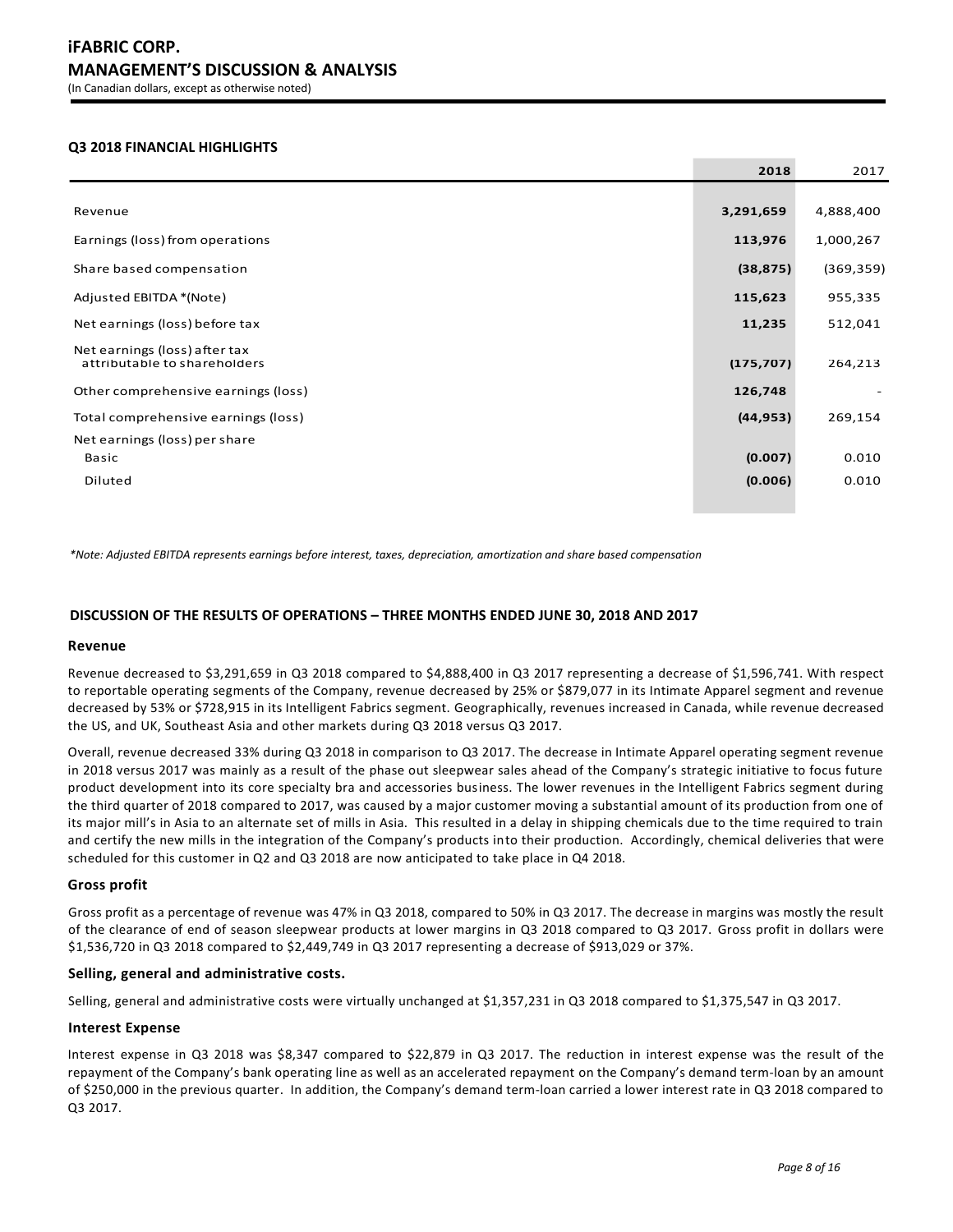### **Amortization**

Amortization of the Company's property, plant and equipment and deferred development costs totaled \$57,166 during Q3 2018 compared to \$51,056 during Q3 2017. The increase in amortization is mainly attributable to property improvements undertaken in the previous financial year.

### **Share-based compensation**

Share-based compensation costs in Q3 2018 were \$330,484 lower than in Q3 2017 and amounted to \$38,875 in the third quarter, compared to \$369,359 in the comparable quarter of 2017. The decrease in share-based compensation costs is the result of a reduction the amount of vested options in Q3 2018 compared to 2017.

### **Loss (gain) on foreign exchange**

In Q3 2018, the Company's loss on foreign exchange was \$63,867 versus a loss of \$118,867 in Q3 2017. The Company attempts to hedge its balance sheet utilizing forward exchange contracts in order to minimize the effect of foreign exchange on operations. The lower loss in Q3 2018 versus Q3 2017 was as a result of the increased weakening in the Canadian dollar in 2018 compared to 2017.

### **Provision for (recovery of) income taxes**

The Company's total provision for income taxes in Q3 2018 was \$182,935 compared to a provision of \$242,887 in Q3 2017. Specifically, the increase in the effective income tax rate was as a result of increased income taxes payable on China operations in Q3 2018 compared to Q3 2017. This was partially offset by lower non-deductible share-based compensation costs in 2018 compared to 2017.

### **Net earnings (loss)**

The net loss attributable to iFabric's shareholders during Q3 2018 was \$175,707 (\$0.007 per share, basic and \$0.006 diluted) compared to net earnings of \$264,213 in Q3 2017 (\$0.010 per share, basic and diluted). The decrease in attributable net earnings of \$439,920 in Q3 2018 versus Q3 2017 is largely attributable to lower sales, lower gross profit contribution and higher effective income taxes in Q3 2018 compared to 2017.

### **Other comprehensive earnings (loss)**

Effective October 1, 2017, the Company's subsidiaries Coconut Grove Pads Inc. and, Intelligent Fabric Technologies (North America) Inc., changed their functional currency to United States Dollars given the increasing prevalence of United States Dollar denominated transactions in their operations. This change in functional currency is accounted for prospectively from October 1, 2017. Accordingly, all unrealized exchange differences resultant from the translation of balances from the functional currency (US dollars) to the presentation currency (Canadian dollars) are now recognized in other comprehensive income. For the three months ended June 30, 2018 an amount of \$126,748 was included in other comprehensive income, in respect of the unrealized gain arising on currency translation of foreign operations during Q3 2018. There was no corresponding adjustment in respect of the same period in 2017. The main reason for this gain was the substantial weakening in the Canadian dollar in the current quarter.

### **DISCUSSION OF THE RESULTS OF OPERATIONS – NINE MONTHS ENDED JUNE 30, 2018 AND 2017**

### **Revenue**

Revenue increased by \$383,968 to \$12,629,679 for the nine months ended June 30, 2018 from \$12,245,711 for the comparable period in 2017. With respect to reportable operating segments of the Company, revenue increased by 14% or \$1,157,805 in its Intimate Apparel segment and revenue decreased by 20% or \$785,087, in its Intelligent Fabrics segment. Geographically, for the quarters to date in 2018, revenue in Canada and the US increased, whereas revenue in the UK, Southeast Asia and other regions decreased compared to 2017. In particular, revenue in the US accounted for the bulk of the revenue increase by recording a 17% increase from 2017 to 2018.

Overall, revenue increased 3% during the nine months ended June 30, 2018 in comparison to 2017. As reflected above, the Intimate Apparel operating segment recorded an increase in revenues in 2018 versus 2017 through seasonal sleepwear sales and improved demand for its core bras and accessories. This increase was offset by lower revenues in the Intelligent Fabrics segment during the first nine months of 2018 compared to 2017 caused by timing differences in the production schedule of a major customer of this segment as discussed above under the quarterly earnings discussion.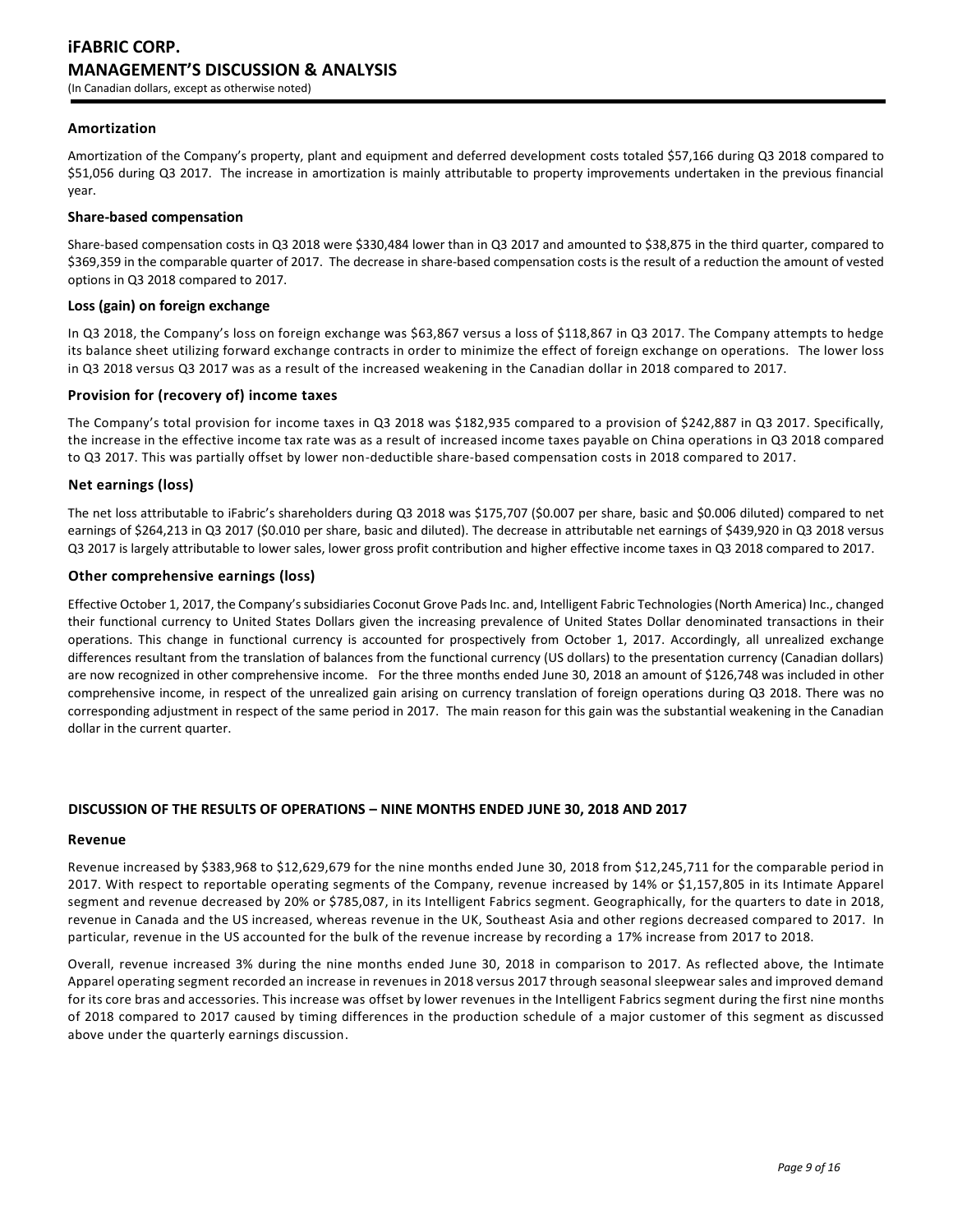### **Gross profit**

Gross profit as a percentage of revenue increased to 49% for the nine months ended June 30, 2018 from 46% in the same period of 2017. The increase in gross profit percentage for the year to date was mostly the result of a higher proportion of sales in the Intimate Apparel segment which carries higher margins than the Intelligent Fabrics segment as well as reduced end of season sleepwear clearances. Gross profit in dollars increased by 10% or \$541,078 to \$6,220,828 for the year to date in 2018 from \$5,679,750 in the same period of 2017. The increase in gross profit dollars was primarily caused by both the increase in revenues and the increase in in gross margins.

### **Selling, general and administrative costs**

For the nine months ended June 30, 2018, selling, general and administrative costs increased by 2% or \$76,460 to \$3,998,244 from \$3,921,784 for the nine months ended June 30, 2017. The increase in selling, general and administrative costs was mainly attributable to increased employee bonuses and salaries.

### **Interest Expense**

Interest expense during the nine months ended June 30, 2018 was \$49,920 compared to \$82,781 during the same period in 2017. The overall reduction in interest expense was the result of the repayment of the Company's bank operating line as well as an accelerated payment of \$250,000 made against the Company's demand term-loan during Q2 2018.

### **Amortization**

Amortization of the Company's property, plant and equipment and deferred development costs totaled \$170,994 during the nine months ended June 30, 2018 compared \$159,848 during the same period in 2017. The increase in amortization is mainly attributable to property improvements undertaken in the previous financial year.

### **Share-based compensation**

Share-based compensation costs for the nine months ended June 30, 2018 were \$273,067 lower than for the same period in 2017 and amounted to \$128,852 for the current nine months compared to \$401,919 for the comparable nine months. The decrease in share-based compensation costs is the result of a reduction in the amount of stock options vesting during the nine months ended June 30, 2018 compared to 2017.

### **Loss (gain) on foreign exchange**

For the nine months ended June 30, 2018, the Company recorded a gain on foreign exchange of \$27,895 versus a loss on exchange of \$105,917 in the same period of 2017. The increase in the amount of exchange gains was primarily caused by the weakening in the Canadian dollar through the nine months ended June 30, 2018 compared to 2017.

### **Provision for (recovery of) income taxes**

The Company's total provision for income taxes for the year to date in 2018 was \$751,397 (or 40% of earnings) compared to a provision of \$377,675 (or 37% of earnings) for the same period in 2017. Specifically, the increase in the effective income tax rate was as a result of increased income taxes payable on China operations in Q3 2018 compared to Q3 2017. This was partially offset by lower non -deductible share-based compensation costs in 2018 compared to 2017.

### **Net earnings (loss)**

Net earnings attributable to iFabric's shareholders during the nine months ended June 30, 2018 was \$1,145,849 (\$0.044 per share, basic and \$0.042 per share diluted) compared to net earnings attributable to shareholders of \$627,159 for the nine months ended June 30, 2017 (\$0.024 per share, basic and \$0.023 diluted). The increased net earnings for the nine months to date in 2018 compared to 2017 is largely attributable to higher revenues, higher gross profit margins, increased foreign exchange gains and reduced share-based compensation costs.

### **Other comprehensive earnings (loss)**

Effective October 1, 2017, the Company's subsidiaries Coconut Grove Pads Inc. and, Intelligent Fabric Technologies (North America) Inc., changed their functional currency to United States Dollars given the increasing prevalence of United States Dollar denominated transactions in their operations. This change in functional currency is accounted for prospectively from October 1, 2017. Accordingly, all unrealized exchange differences resultant from the translation of balances from the functional currency (US dollars) to the presentation currency (Canadian dollars) are now recognized in other comprehensive income. For the nine months ended June 30, 2018 an amount of \$305,309 was included in other comprehensive income, in respect of the accumulated unrealized gain arising on currency translation of foreign operations. There was no corresponding adjustment in respect of the same period in 2017. The main reason for this gain was the substantial weakening in the Canadian dollar during the current nine months.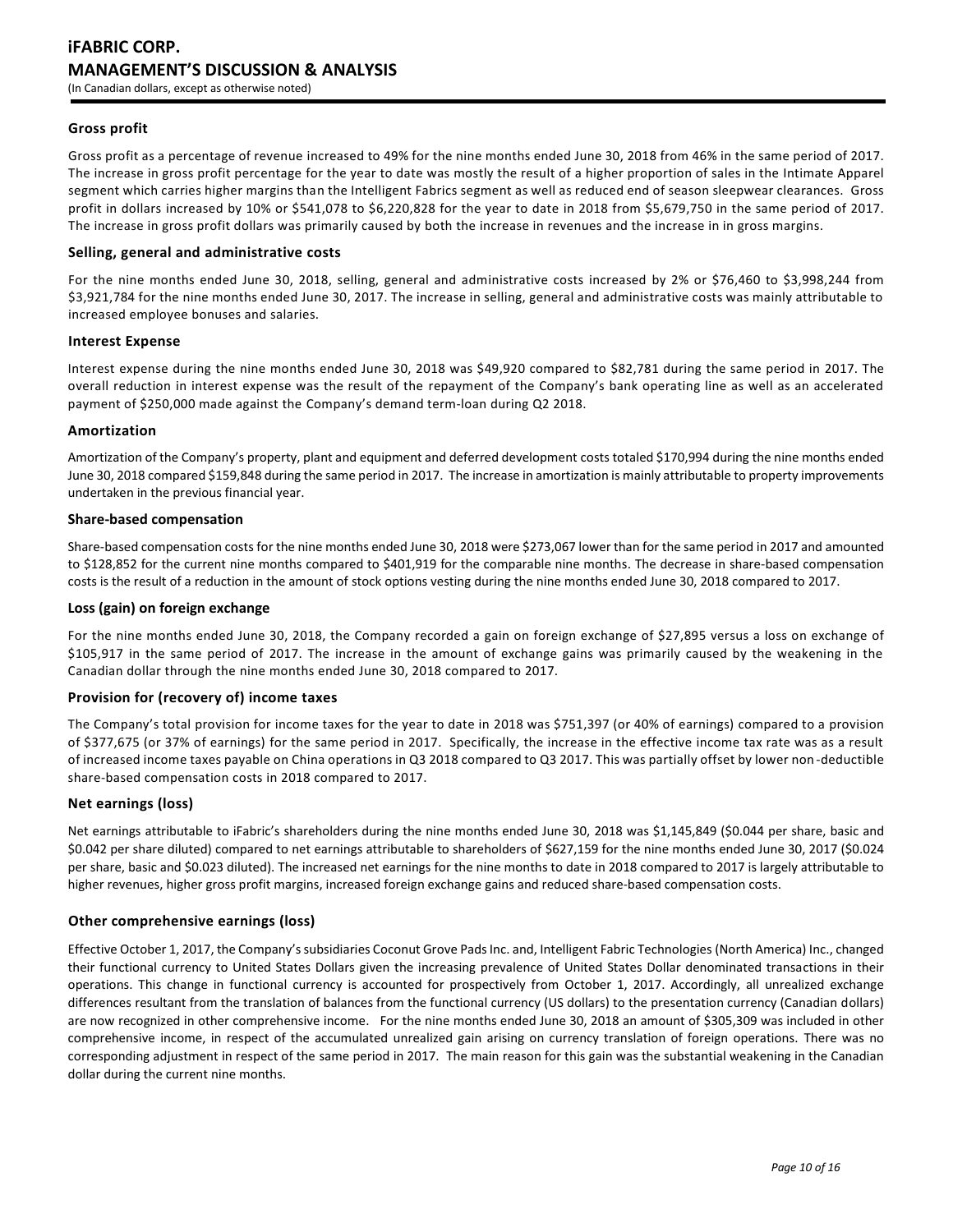### **SEASONALITY AND QUARTERLY FLUCTUATIONS**

The Company's business is seasonal and results of operations for any interim period are not necessarily indicative of results of operations for the full fiscal year.

### **SUMMARY OF QUARTERLY RESULTS**

| Fiscal 2018                                             | Q1         | Q <sub>2</sub> | Q <sub>3</sub> | Q4        |
|---------------------------------------------------------|------------|----------------|----------------|-----------|
| Revenue                                                 | 5,136,771  | 4,201,249      | 3,291,659      |           |
| Net earnings (loss) attributable to common shareholders | 950,480    | 371,076        | (175, 707)     |           |
| Net earnings (loss) per common share                    |            |                |                |           |
| <b>Basic</b>                                            | 0.036      | 0.014          | (0.007)        |           |
| Diluted                                                 | 0.035      | 0.014          | (0.006)        |           |
| Fiscal 2017                                             | Q1         | Q <sub>2</sub> | Q <sub>3</sub> | Q4        |
| Revenue                                                 | 3,102,120  | 4,255,192      | 4,888,400      | 6,610,765 |
| Net earnings (loss) attributable to common shareholders | (125, 375) | 488,321        | 264,213        | 969,911   |
| Net earnings (loss) per common share                    |            |                |                |           |
| <b>Basic</b>                                            | (0.005)    | 0.019          | 0.010          | 0.037     |
| Diluted                                                 | (0.005)    | 0.018          | 0.010          | 0.036     |
| Fiscal 2016                                             | Q1         | Q <sub>2</sub> | Q <sub>3</sub> | Q4        |
| Revenue                                                 | 3,329,010  | 3,072,027      | 2,999,317      | 4,170,011 |
| Net earnings (loss) attributable to common shareholders | 39,588     | (324, 657)     | (121, 653)     | 32,745    |
| Net earnings (loss) per common share                    |            |                |                |           |
| <b>Basic</b>                                            | 0.002      | (0.013)        | (0.005)        | 0.001     |
| Diluted                                                 | 0.001      | (0.013)        | (0.005)        | 0.001     |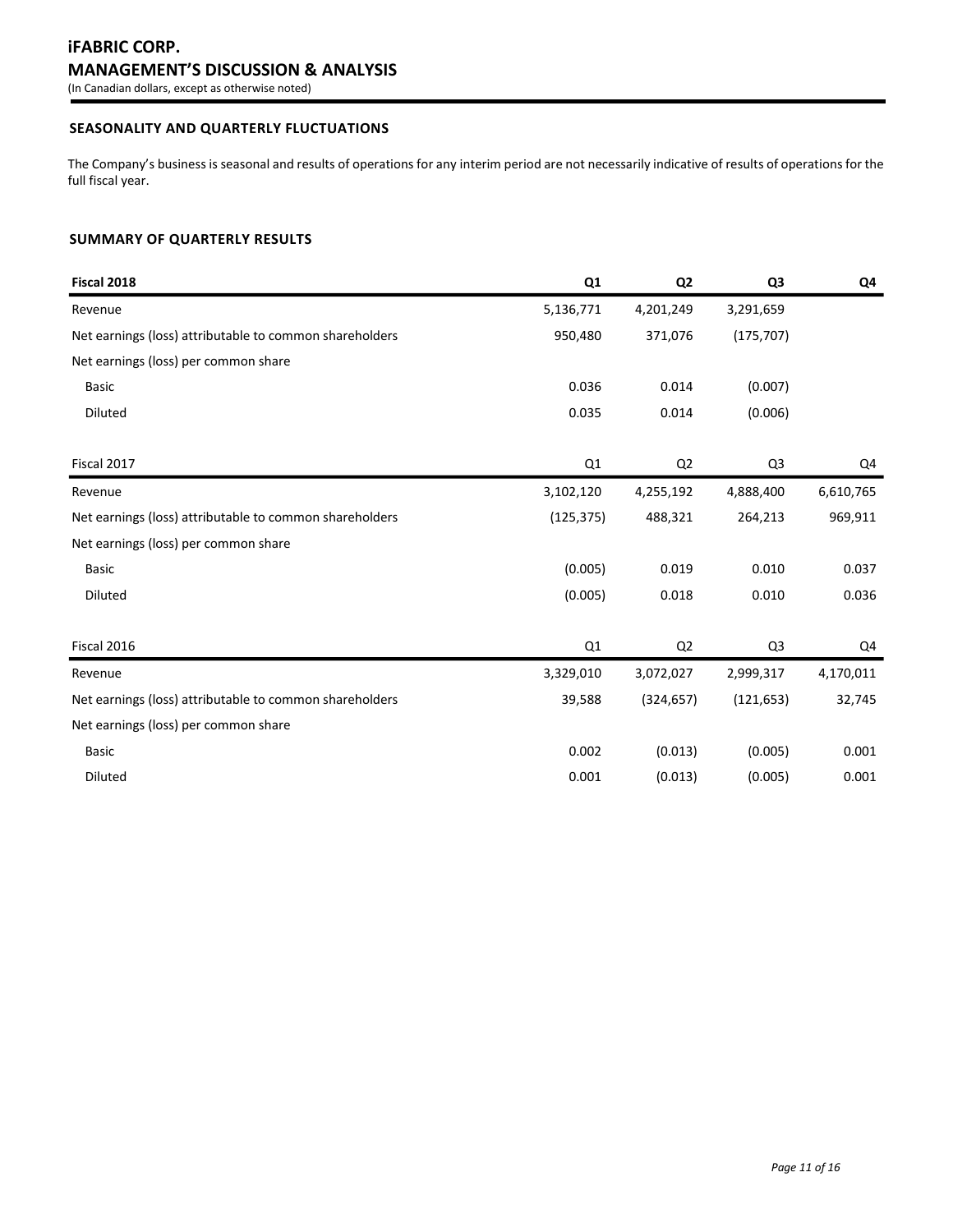The following table sets forth the Company's unaudited condensed consolidated statements of financial position as at June 30, 2018 and September 30, 2017:

|                                                         | <b>June 30,</b> | September 30, |
|---------------------------------------------------------|-----------------|---------------|
| As at                                                   | 2018            | 2017          |
| <b>ASSETS</b>                                           |                 |               |
| <b>Current assets</b>                                   |                 |               |
| Cash                                                    | 4,698,813       | 668,425       |
| Accounts receivable                                     | 2,303,158       | 5,695,362     |
| Inventories                                             | 3,313,329       | 3,909,807     |
| Prepaid expenses and deposits                           | 766,641         | 254,078       |
| Foreign exchange forward contracts                      | (10, 543)       | 112,533       |
| <b>Total current assets</b>                             | 11,071,397      | 10,640,205    |
| <b>Non-current assets</b>                               |                 |               |
| Due from related parties                                | 123,000         | 123,000       |
| Property, plant and equipment                           | 2,830,415       | 2,873,632     |
| Deferred development costs                              | 155,429         | 275,241       |
| Deferred income taxes                                   | 646,400         | 757,400       |
| Goodwill                                                | 55,050          | 55,050        |
| <b>Total non-current assets</b>                         | 3,810,294       | 4,084,323     |
| <b>Total assets</b>                                     | 14,881,691      | 14,724,528    |
| <b>LIABILITIES</b>                                      |                 |               |
| <b>Current liabilities</b>                              |                 |               |
| <b>Bankindebtedness</b>                                 |                 | 774,908       |
| Accounts payable and accrued liabilities                | 1,064,037       | 1,112,078     |
| Income taxes payable                                    | 486,634         | 675,645       |
| Current portion of deferred revenue                     | 39,300          | 39,300        |
| Current portion due to related parties                  |                 | 91,620        |
| Bank loan payable                                       | 1,362,874       | 1,681,944     |
| <b>Total current liabilities</b>                        | 2,952,845       | 4,375,495     |
| <b>Non-current liabilties</b>                           |                 |               |
| Deferred revenue                                        | 101,525         | 131,000       |
| Due to related parties                                  | 465,956         | 455,544       |
| <b>Total non-current liabilities</b>                    | 567,481         | 586,544       |
| <b>Total liabilities</b>                                | 3,520,326       | 4,962,039     |
|                                                         |                 |               |
| <b>EQUITY</b>                                           |                 |               |
| Equity attributable to iFabric Corp. shareholders       |                 |               |
| <b>Capital stock</b>                                    | 2,956,712       | 2,929,331     |
| <b>Reserves</b>                                         | 2,547,558       | 2,430,687     |
| <b>Retained earnings</b>                                | 5,536,813       | 4,390,964     |
| Accumulated other comprehensive earnings (loss)         | 305,309         |               |
| Total equity attributable to iFabric Corp. shareholders | 11,346,392      | 9,750,982     |
| Non-controlling interest                                | 14,973          | 11,507        |
| <b>Total equity</b>                                     | 11,361,365      | 9,762,489     |
| <b>Total liabilities and equity</b>                     | 14,881,691      | 14,724,528    |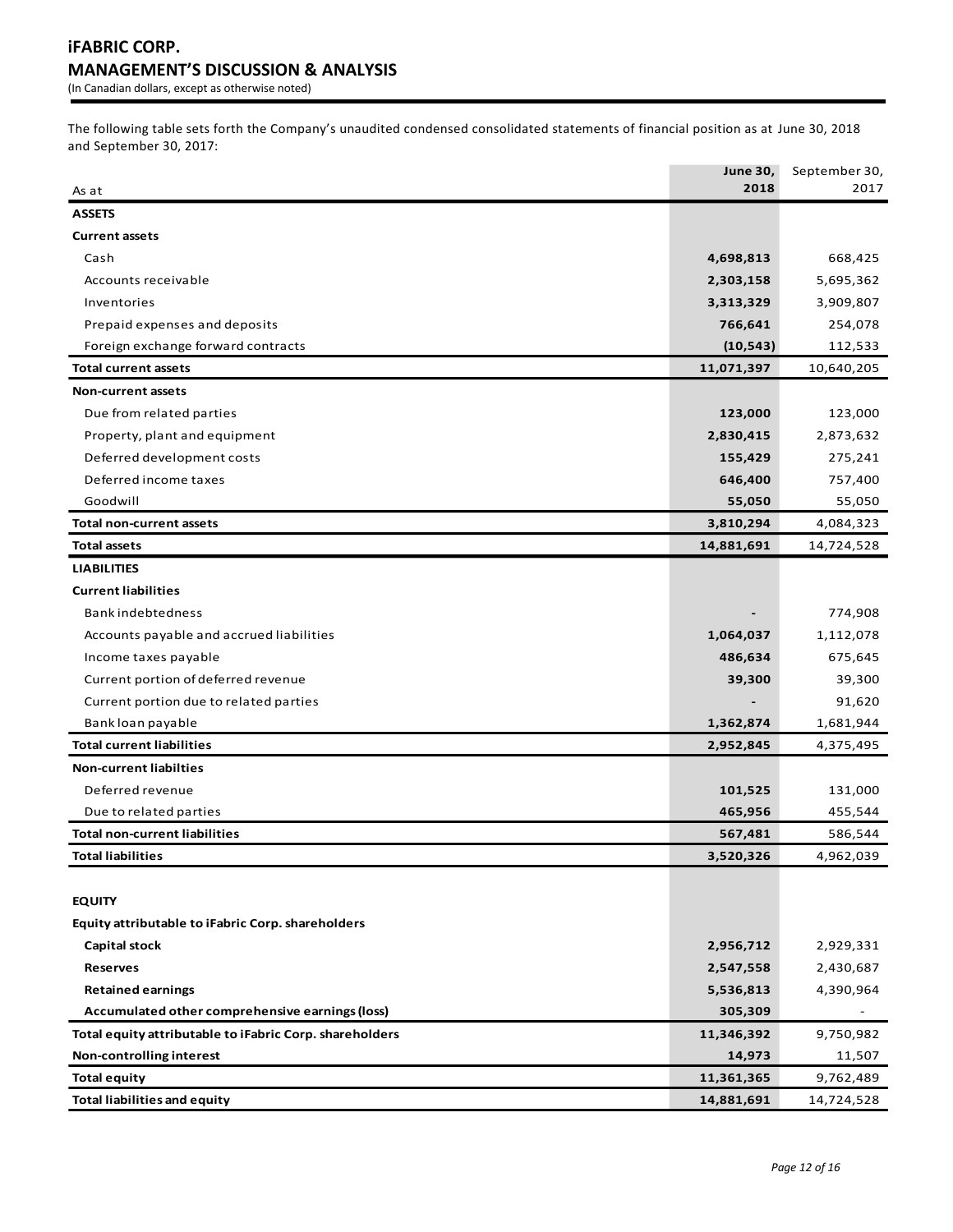### **OVERVIEW OF CONSOLIDATED STATEMENTS OF FINANCIAL POSITION**

The Company's cash balance increased by \$4,030,388 to \$4,698,813 as at June 30, 2018 from \$668,425 as at September 30, 2017, mainly as a result of the collection of accounts receivable and the reduction of inventory levels.

Total accounts receivable at the end of Q3 2018 was \$2,303,158 compared to \$5,695,362 as at September 30, 2017, representing a decrease of \$3,392,204.

Total inventory decreased by \$596,478 to \$3,313,329 at the end of Q3 2018 from \$3,909,807 at the end of fiscal 2017.

Property, plant and equipment at the end of Q3 2018 totaled \$2,830,415 compared to \$2,873,632 at the end of fiscal 2017.

Deferred development costs decreased to \$155,429 at the end of Q3 2018 from \$275,241 at the end of fiscal 2017. The decrease is attributable to the amortization of deferred development costs.

Deferred income taxes decreased to \$646,400 at the end of Q3 2018 from \$757,400 at the end of fiscal 2017. The decrease is mostly attributable to non-capital losses utilized in the Company's Intelligent Fabrics operating segment during the nine months ended June 30, 2018.

Total liabilities at the end of Q3 2018 were \$1,441,713 lower than at the end of fiscal 2017. The main reasons for this decrease are in respect to the repayment of the Company's bank operating line, which carried a zero balance as at June 30, 2018, leaving the full credit line of \$3,750,000 available to fund future growth. In addition, an accelerated payment of \$250,000 was made against the Company's demand term-loan in Q2 2018. The amounts of accounts payable and income tax payable also decreased during the during the nine months.

### **LIQUIDITY, CASH FLOWS AND CAPITAL RESOURCES**

The Company is subject to risks including, but not limited to, the potential inability to raise additional funds through debt and/or equity financing to support the Company's development and continued operations, and to meet the Company's liabilities and commitments as they come due.

The Company's capital resources include a bank operating line, a secured bank loan, and equity attributable to the Company's shareholders.

#### **Bank Operating Line**

Two of the Company's subsidiaries share a demand operating loan with a tier one Canadian bank available to a maximum of \$3,750,000, against which zero was outstanding as at June 30, 2018 (September 30, 2017 – \$774,908). The loan facility bears interest at either the bank's prime lending rate or USD base rate, as applicable, plus 0.75%. The purpose of the credit facility is to provide for ongoing operating requirements including the financing of accounts receivable and inventories. The facility is secured by a first-ranking all-indebtedness collateral mortgage in the amount of \$3,000,000 on land and buildings, a general security agreement, an assignment of rents, as well as guarantees from the Company and two of its subsidiary companies

#### **Demand Term-Loan**

One of the Company's subsidiaries has a non-revolving demand term-loan, payable in monthly payments of \$10,522 comprising principal and interest at a fixed rate of 3.64% per annum, amortized over a fifteen-year period ending February 28, 2032, maturing March 5, 2020 and secured by a first-ranking all-indebtedness collateral mortgage in the amount of \$3,000,000 on land and buildings, a general security agreement, an assignment of rents, as well as guarantees from the Company and three of its subsidiary companies. The term-loan carried a balance of \$1,362,874 as at June 30, 2018 compared to \$1,681,944 as at September 30, 2017 representing a reduction of \$319,070.

Notwithstanding the fact that this is a demand loan, and classified as a current liability, management expects to pay solely the minimum monthly payments, totaling \$126,264 over the next twelve months.

### **Working capital**

Working capital represents current assets less current liabilities. For the purposes of calculating working capital the Company has excluded the demand term-loan referred to above. Although classified as a current liability as required by IFRS, the loan carries a term of greater than 12 months and does not impact the amount of available working capital. As at June 30, 2018, the Company's working capital was \$9,481,426 compared to working capital of \$7,946,654 as at September 30, 2017, representing an increase of \$1,534,772 or 19%.

### **Operating activities**

Cash provided by operating activities during the nine months ended June 30, 2018 amounted to \$5,198,139 compared to an amount of \$875,959 provided by operating activities during the nine months ended June 30, 2017, representing an increase in cash inflow of \$4,322,180. The increase in operational cash flow inflow can be largely attributed to the increase in the Company's earnings and the collection of accounts receivable related thereto, as well as a reduction in the level of inventories.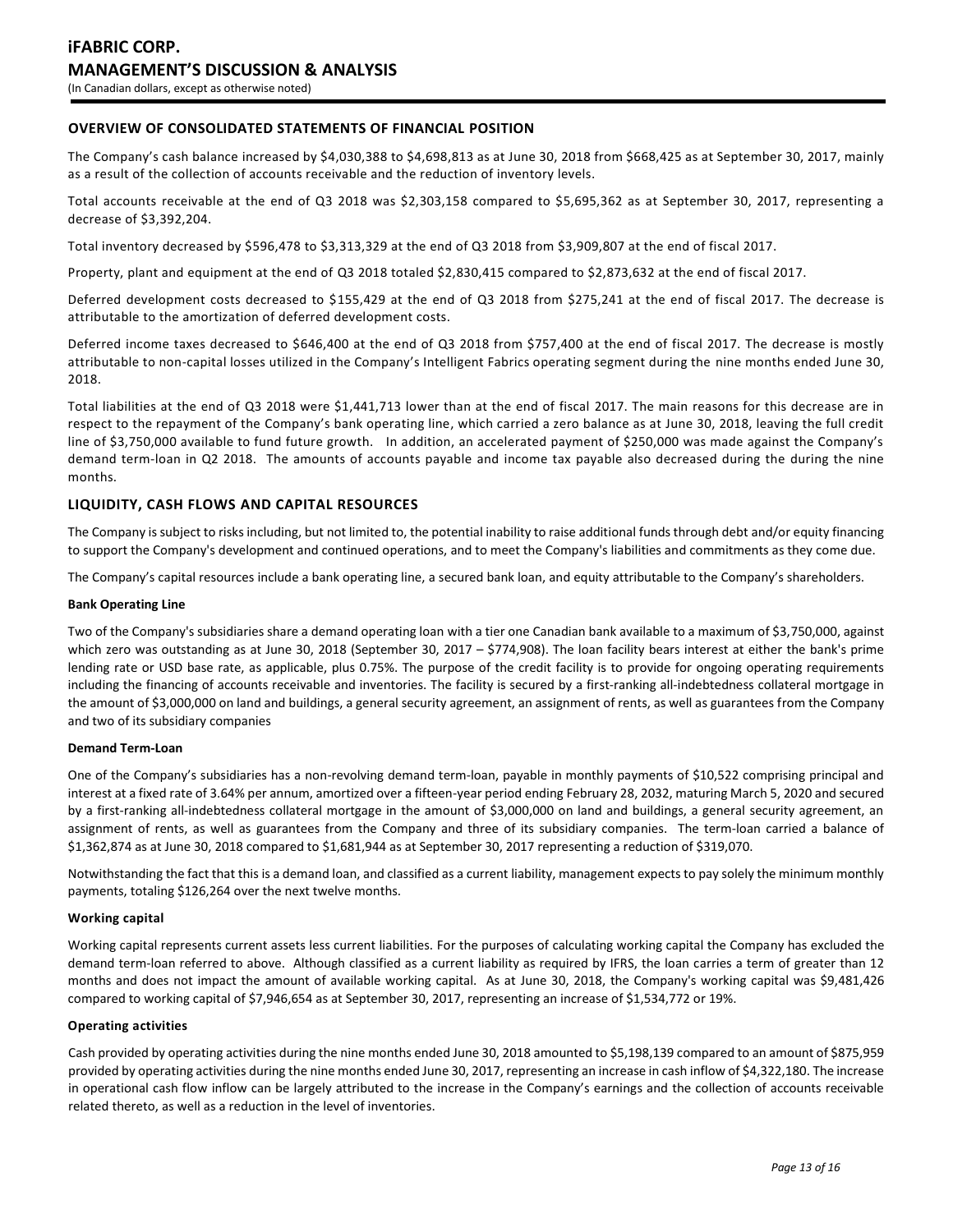### **Financing activities**

Cash used in financing activities during the nine months ended June 30, 2018 amounted to \$1,159,786, compared to \$250,405 used in financing activities during the nine months ended June 30, 2017, representing an increase of \$909,381 in financing cash outflow. The difference can be mostly attributed to the repayment of the Company's bank operating line as well as an accelerated payment made against the Company's termloan.

#### **Investing activities**

\$7,965 was used in investing activities during the nine months ended June 30, 2018 compared to \$8,784 used in investing activities during the nine months ended June 30, 2017.

### **OFF-BALANCE SHEET ARRANGEMENTS**

The Company has no off-balance sheet arrangements as of June 30, 2018, with the exception of the operating leases as noted in the "Commitments & Contractual Obligations" section below.

### **COMMITMENTS & CONTRACTUAL OBLIGATIONS**

During Q3 2018, there have been no significant changes in the contractual obligations from those disclosed in the Company's 2017 annual MD&A.

The Company's other commitments are outlined below:

- The Company enters into foreign exchange forward contracts to manage the risks associated with exchange rate fluctuations. See note 7 of the Company's Q3 2018 unaudited condensed consolidated interim financial statements for more information.
- In terms of a worldwide license agreement, the Company has the right to use trademarks in connection with the manufacture, marketing, sale and distribution of certain licensed products. During the license term, the Company is required to pay a quarterly royalty on its net sales as defined in the agreement, on all products sold under the licensed marks. The effective royalty rates vary depending on the distribution channel and range from 4-10%. Minimum annual royalties have been established for the balance of the contract periods ending December 31, 2018, 2019 and 2020, in U.S. dollar amounts of \$168,000, \$175,000 and \$187,000, respectively. In addition, the Company is required to pay an advertising fee of 1-2%, depending on the distribution channel, payable quarterly, on its net sales as defined in the agreement, for promotion of the licensed products. The license term is in effect until December 31, 2020.

### **RELATED PARTY TRANSACTIONS**

During the three and nine month periods ended June 30, 2018, there have been no significant changes in the related party transactions from those disclosed in the Company's 2017 audited consolidated financial statements.

### **FINANCIAL RISK MANAGEMENT**

The Company's risk management policies are established to identify and analyze the risks faced by the Company, to set appropriate risk limits and controls, and to monitor risks and adherence to limits. Risk management policies and systems are reviewed regularly to reflect changes in market conditions and the Company's activities. There have been no significant changes in the Company's risk exposures during the three and nine months ended June 30, 2018 from those described in the Company's audited annual consolidated financial statements for the year ended September 30, 2017.

#### **OUTSTANDING SHARE DATA**

As of the date of this MD&A, the Company had 26,199,500 common shares outstanding. Furthermore, as of the date of this MD&A, the Company had 2,020,250 options issued and outstanding, of which 1,795,250 were exercisable, as well as 203,625 warrants outstanding.

### **RISKS & UNCERTAINTIES**

The Company is exposed to various operational risks and uncertainties which are described in the Company's 2017 annual MD&A. The risks and uncertainties disclosed in the 2017 annual MD&A are not exhaustive. There have been no specific additional risks or uncertainties identified during Q3 2018. New risk factors may emerge from time to time and it is not possible for management to predict all such risk factors, nor can it assess the impact of all such risk factors on the Company's business, performance, condition, results, operations or strategies and plans.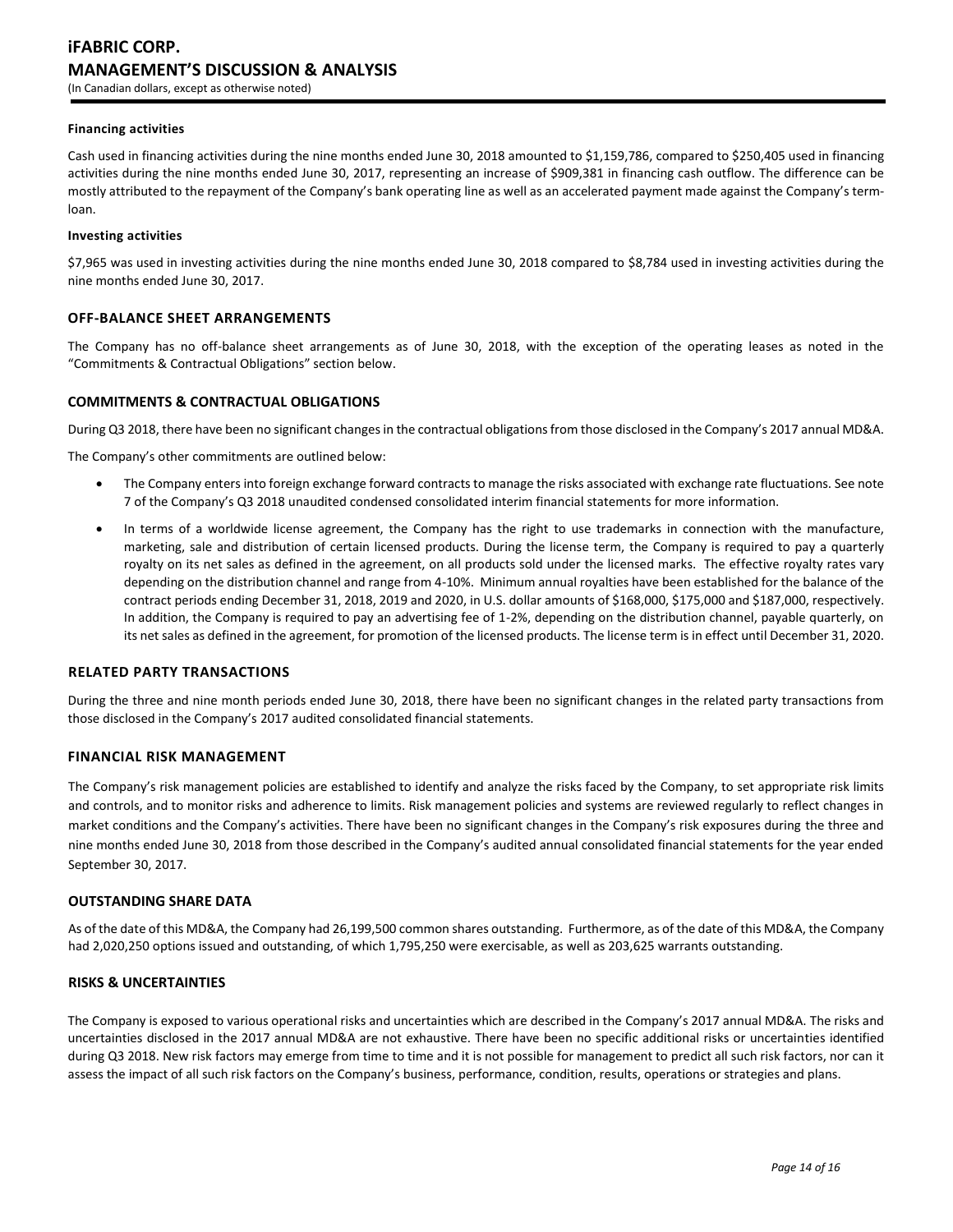### **CRITICAL ACCOUNTING POLICIES AND ESTIMATES**

This MD&A is based upon the Q3 2018 unaudited condensed consolidated interim financial statements, which have been prepared in accordance with IFRS and IAS 34, "Interim Financial Reporting". The preparation of the Q3 2018 unaudited condensed consolidated interim financial statements requires management to select appropriate accounting policies and to make judgments, estimates and assumptions that affect the reported amounts of assets, liabilities, revenues, expenses and the disclosure of contingent assets and liabilities at the end of the reporting period. The estimates and related assumptions are based on previous experience and other factors considered reasonable under the circumstances, the results of which form the basis of making assumptions about carrying values of assets and liabilities that are not readily apparent from other sources.

The estimates and underlying assumptions are reviewed on an ongoing basis. Revisions to accounting estimates are recognized in the period in which the estimate is revised if the revision affects only that period or in the period of revision and future periods if the revision affects both current and future periods.

Significant assumptions about the future that management has made could result in a material adjustment to the carrying amounts of assets and liabilities, or on the reported results of revenues, expenses, gains, or losses, in the event that actual results differ from assumptions made. The methods used to calculate critical accounting estimates are consistent with prior periods.

During Q3 2018, there were no significant changes to methods used to:

- Cost inventory or determine provisions for obsolete or slow-moving inventory
- Determine impairment of deferred development costs
- Determine impairment of deferred income tax assets
- Determine impairment or estimated useful lives of property, plant and equipment
- Determine the fair value of share-based payment transactions

For further details concerning the use of estimates, judgments and assumptions in the preparation of the Company's Q3 2018 unaudited condensed consolidated interim financial statements, along with details of the significant accounting policies used in the preparation of such interim financial statements, specific reference should be made to note 3 of the Company's audited annual consolidated financial statements for the fiscal year ended September 30, 2017.

### **ACCOUNTING POLICY DEVELOPMENTS**

The significant accounting policies as disclosed in the Company's audited annual consolidated financial statements for the year ended September 30, 2017 have been applied consistently in the preparation of the Q3 2018 unaudited condensed consolidated interim financial statements.

### **(a) Future changes in accounting standards**

Certain new standards, interpretations, amendments and improvements to existing standards were issued by the IASB or IFRIC that are mandatory for accounting periods beginning on January 1, 2017 or later periods. The standards impacted that are applicable to the Company are as follows:

- i) IFRS 9, 'Financial Instruments' was issued in November 2009 as the first step in its project to replace IAS 39 'Financial Instruments: Recognition and Measurement'. IFRS 9 introduces new requirements for classifying and measuring financial assets that must be applied for annual reporting periods beginning on or after January 1, 2018, with early adoption permitted. The IASB amended IFRS 9 in November 2013 to add new requirements for classifying and measuring financial liabilities, de-recognition of financial instruments, impairment and hedge accounting. The standard is not expected to have a significant impact on the Company's accounting for financial instruments.
- ii) IFRS 15, 'Revenue From Contracts With Customers' was issued in May 2014. The standard provides a comprehensive framework for recognition, measurement, and disclosure of revenue from contracts with customers except for those that fall within the scope of IAS 17, 'Leases' or other applicable IFRS. Application of the standard is mandatory for annual reporting periods beginning on or after January 1, 2018, with early adoption permitted. The adoption of IFRS 15 is not expected to have a significant impact on the Company's accounting for revenue and the Company is currently assessing when to adopt IFRS 15.
- iii) IFRS 16, 'Leases', was published in January 2016, replacing IAS 17, 'Leases', and related interpretations. The standard introduces a single lessee accounting model and requires a lessee to recognize assets and liabilities for all leases with a term of more than 12 months, unless the underlying asset is of low value. A lessee is required to recognize a right-of-use asset representing its right to use the underlying asset and a lease liability representing its obligation to make lease payments. Lessors continue to classify leases as finance and operating leases. Other areas of the lease accounting model have been impacted, including the definition of a lease. Transitional provisions have been provided. IFRS 16 becomes effective for annual periods beginning on or after January 1, 2019, and is to be applied